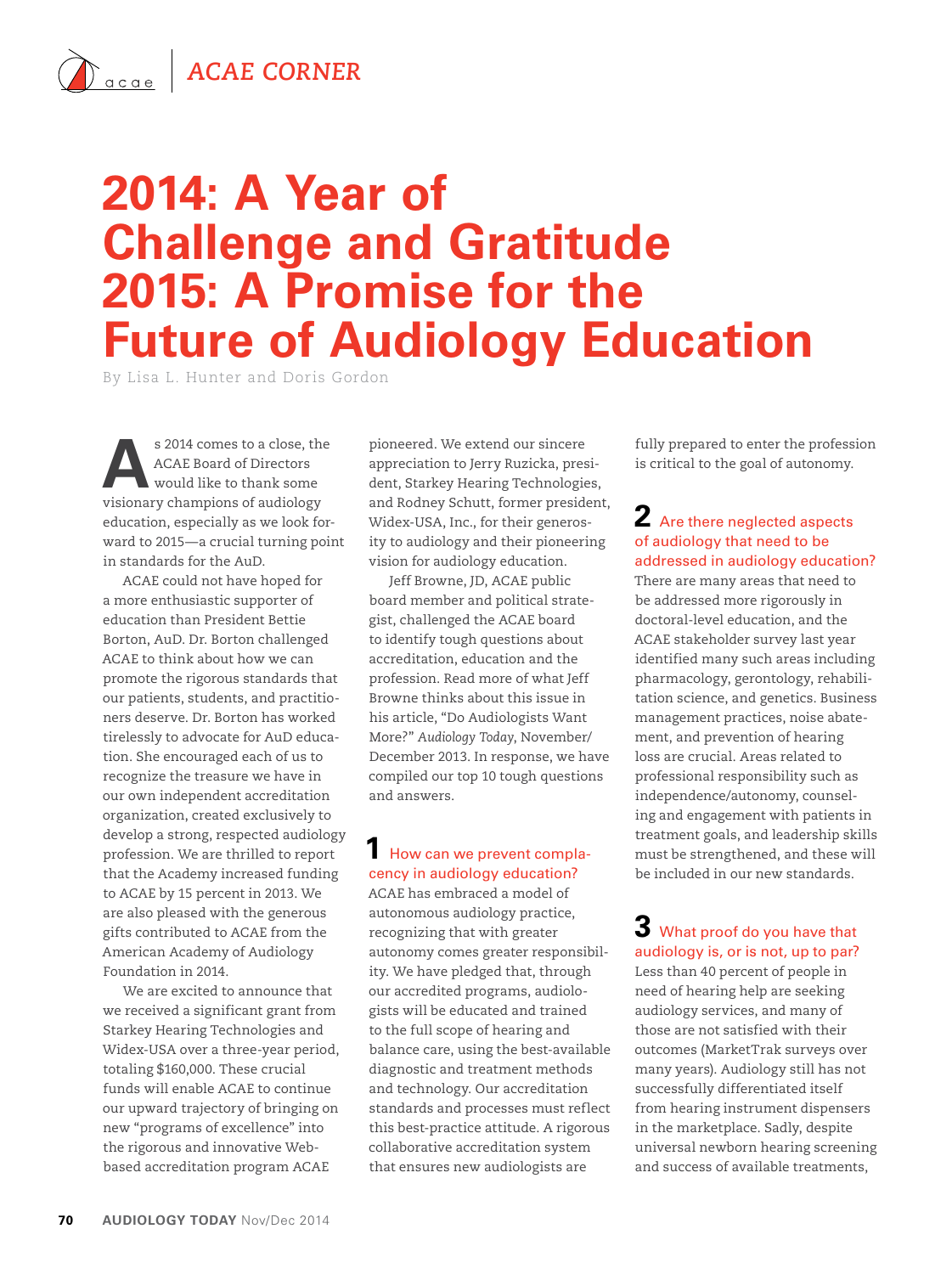



only about 50 percent of infants with hearing loss are receiving timely intervention due to poor accessibility and inadequate systems.

#### **4** What is audiology doing to keep up with rapid changes in technology?

Currently, not enough. The pace of technology is accelerating and could be harnessed to provide better hearing and balance for patients, but antiquated training models and lack of investment in new technologies mean today's students are often trained with yesterday's tools. ACAE is actively working to bring accredited "programs of excellence" on board that are capable of educating students with the technology of today and tomorrow, and with the critical thinking skills to continually stay at the leading edge.

#### **5** Is the present state of audiology education able to meet the growing demand for high-level audiology services?

Not at this time! Audiology needs to supplement technical-level services with assistants, and needs educational models that teach us how to use them effectively and ethically. The U.S. Bureau of Labor Statistics estimates that opportunities for audiology careers will increase by 34 percent over the next 10 years (4,300 new audiologists needed). Under the current model of education, this would require almost a doubling of current graduation rates. ACAE standards and processes are designed to promote innovation in educational models, which could allow for higher numbers of students to become highly educated practitioners. Our new standards will address this need.

#### **6** Why raise the bar in audiology education?

The purpose of accreditation, and the reason ACAE exists, is to protect consumers of hearing health care to insure that their insurance and private dollars are being spent on evidence-based diagnostics and treatment. We intend to do this by educating students to the higher level their investments deserve. In this time of health-care change, we must be viewed as independent, unique providers of a necessary service. We have to be correctly perceived as the profession that fully manages hearing loss and balance disorders. We are quite late in coming to this part of the game, so there is no time to waste.